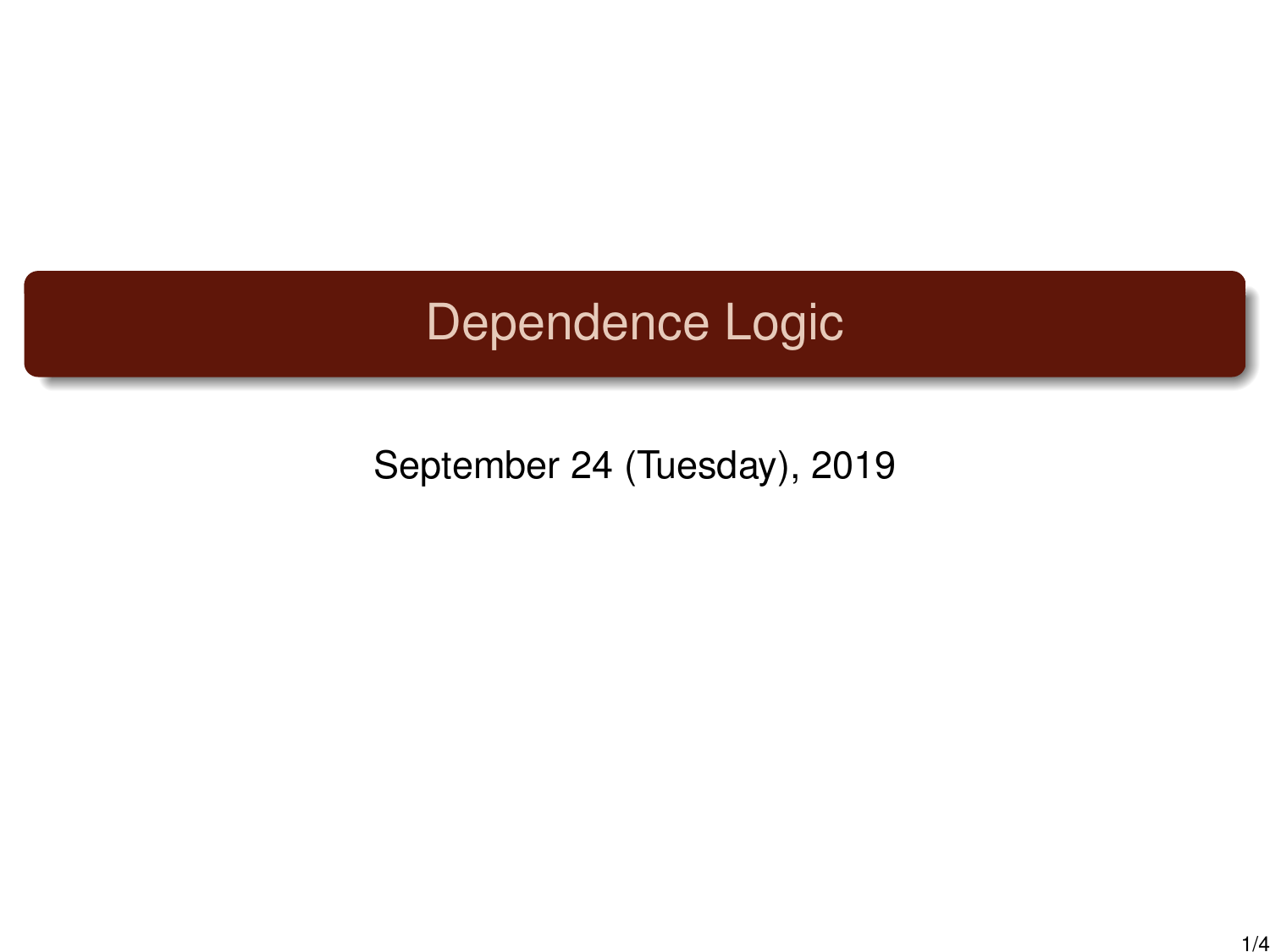- $\bullet$  ∃*x*φ ∧  $\psi \equiv \exists$ *x*( $\phi \land \psi$ )
- $\blacktriangleright \forall x \phi \land \psi \equiv \forall x (\phi \land \psi)$
- $\bullet$   $\exists$ *x* $\phi \vee \psi \equiv \exists$ *x*( $\phi \vee \psi$ )
- $\blacktriangleright \forall x(\phi \lor \psi) \equiv \forall x \phi \lor \psi$  if  $\phi$  is downwards closed
- ∀*x*φ ∨ ψ ≡ ∃*y*∃*z*∀*x* (φ ∧ *y* = *z*) ∨ (ψ ∧ *y* 6= *z*) , where *y*, *z* are fresh.

## Proposition (prenex normal form)

*Every formula* φ *is logically equivalent to a formula of the form*  $Q^1 x_1 \ldots Q^n x_n \theta$ ,

*where each*  $Q^i \in \{ \forall \in \mathbb{R} \}$ *, and*  $\theta$  *is a quantifier-free formula.* 

- **•** For every  $\phi$  in FO(= $(\cdots)$ ),  $\phi \equiv \forall \vec{x} \exists \vec{y} \theta$  for some quantifier-free  $\theta$ . Pf. Use ∃*x*∀*y* $\phi$ (*x*, *y*,  $\vec{v}$ ) ≡ ∀*y*∃*x*∧ =( $\vec{v}$ , *x*)).
- **•** For every  $\phi$  in FO( $\subseteq$ ),  $\phi \equiv \exists \vec{x} \forall y \theta$  for some quantifier-free  $\theta$ .  $Pf.$  Use  $\forall x \phi(x, \vec{v}) \equiv \exists x \forall y (\phi \land \vec{v}y \subset \vec{v}x)$ .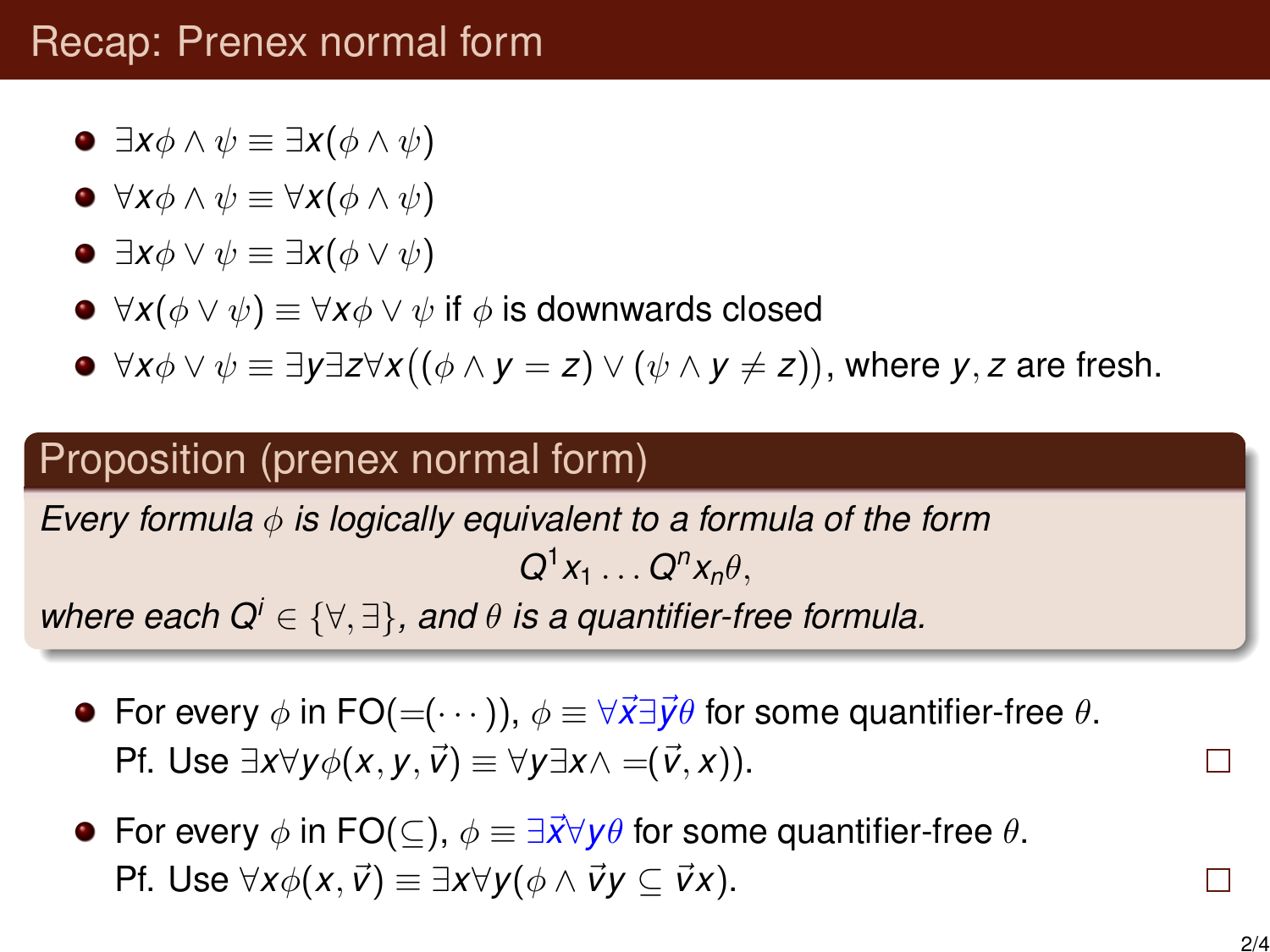## Recap: Infinity and non-well-foundness

$$
\phi_{\infty} := \exists v \forall x \exists y (=(x, y) \land \exists (y, x) \land (v \neq y))
$$

 $\mathcal{M} \models \phi_{\infty}$  iff  $|\text{dom}(\mathcal{M})| = \infty$  iff  $\exists f : \left\{ \bullet \right\}$ 

$$
\phi_{\mathsf{nwf}} := \exists x \exists y (x \subseteq y \land x \prec y)
$$

$$
\mathcal{M} \models \phi_{\text{nwf}} \iff \begin{array}{c} a_0 \\ a_1 \\ a_2 \\ a_3 \\ a_4 \\ a_5 \end{array} \qquad \mathcal{M} \qquad \begin{array}{c} x \\ a_1 \prec a_0 \\ a_1 \prec a_0 \\ a_2 \prec a_1 \\ a_3 \prec a_2 \\ \vdots \end{array}
$$